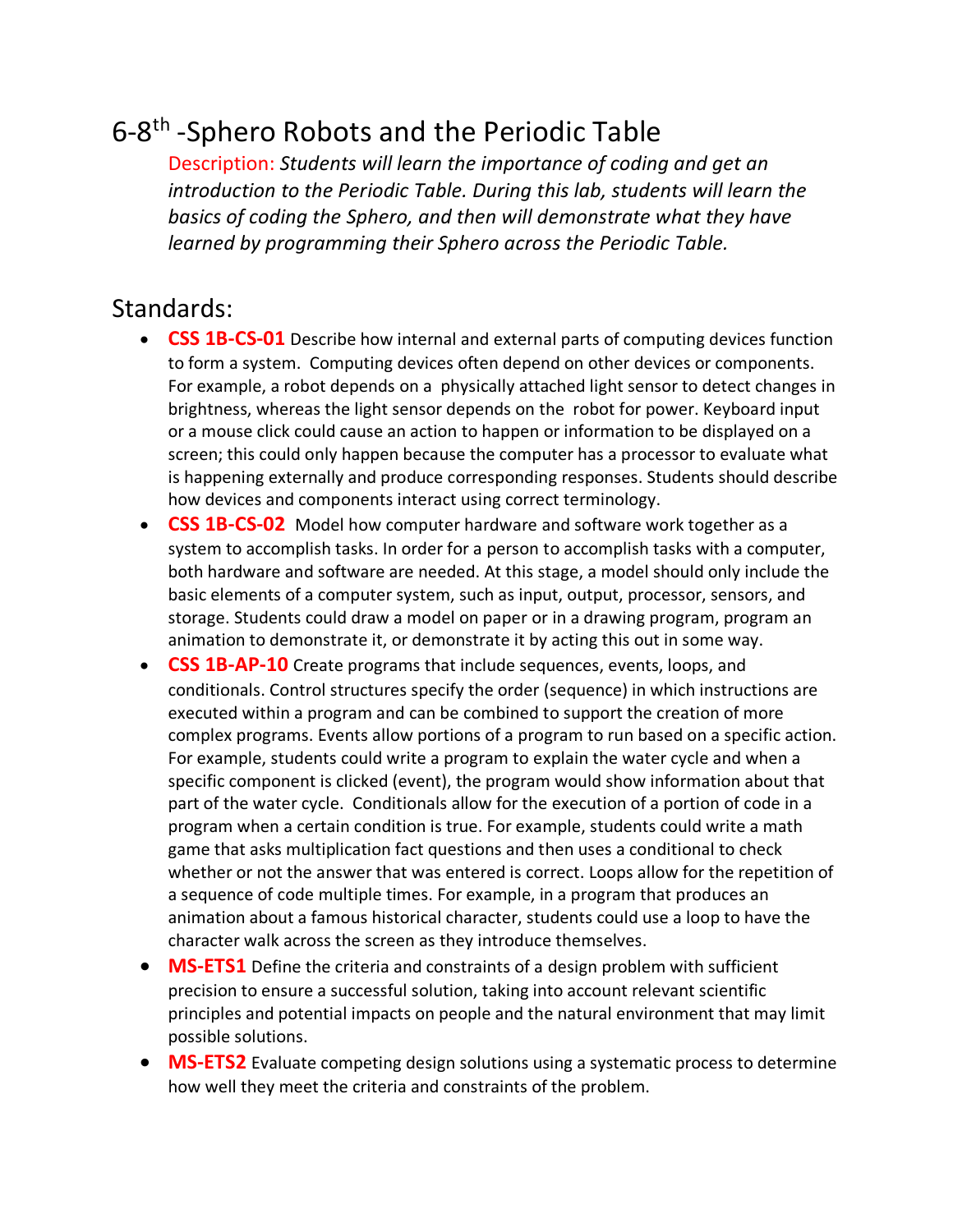### Materials supplied by classroom teacher:

• 1-2 Rolls-Masking Tape (to hold down periodic table and for students to mark a start/stop spot when programing)

#### Materials supplied by Greenbush:

- Sphero and docking station for charging with charging blocks.
- iPad with Sphero App and iPad charging station.
- Periodic Tables and Element Flashcards

#### Advanced Preparation for teacher:

- Make sure the Sphero's and iPads are charged.
- Each student should have an iPad and a Sphero and docking station at their desk.
- Please print a Sphero protractor (at the end of the packet) for each student or pair of students.

#### Post Lab Sanitation:

• Please make sure iPads and Spheros' are sanitized (Lysol spray or wipes) and charged. A solid blue light means it is charged; a blinking blue light means it is charging. If there is no light, slowly rotate the Sphero until you see a light appear.



Leave blue cord plugged into power strip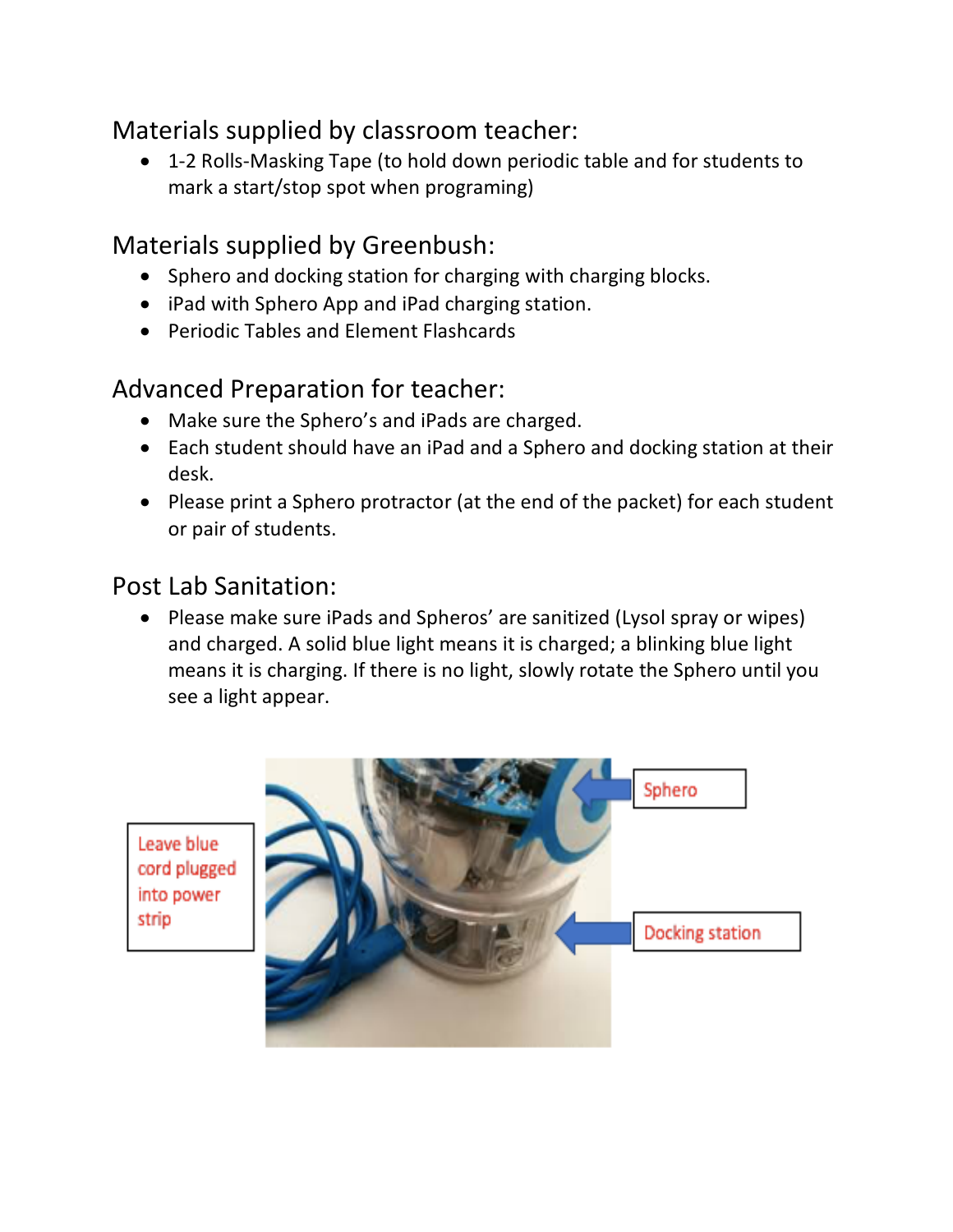# Program Connection Information

*Please use an external microphone (conference style)* rather than the integrated one in the computer for the audio for your class and locate it centrally in the room. It *can be difficult for the Greenbush teacher to hear the* students using the computer microphone and therefore it *reduces the interactive nature of the lesson. It is fine to use the computer webcam for your video source though.* 

All classes will take place using Zoom desktop video. If your building is already set up to use a desktop video application with a computer, simply open a browser and enter https://greenbush.zoom.us/j/6913388482 in the URL space. You may need to download Zoom launcher software (free download) if you don't already have it. This needs to be done in advance of the lesson. 

If using a Polycom video conferencing unit (or any legacy type video conferencing unit) to connect to a ZOOM conference, make sure the unit is in "encrypted mode" then dial the following IP on the internet: 162.255.37.11 or 162.255.36.11 and once connected, they will ask for a MEETING ID: enter 6913388482 (for Kenzie at Science Center).

It's always a good idea to touch base with your district technology facilitator prior to your program to make sure all systems/equipment are in place and operational and no firewalls that might prevent you from connecting to Zoom.

Once you connect, you will enter a Zoom waiting room. Your Greenbush teacher will admit you into the final meeting room.

Classes take place at the following times:

9:00-9:45 10:00-10:45 12:15-1:00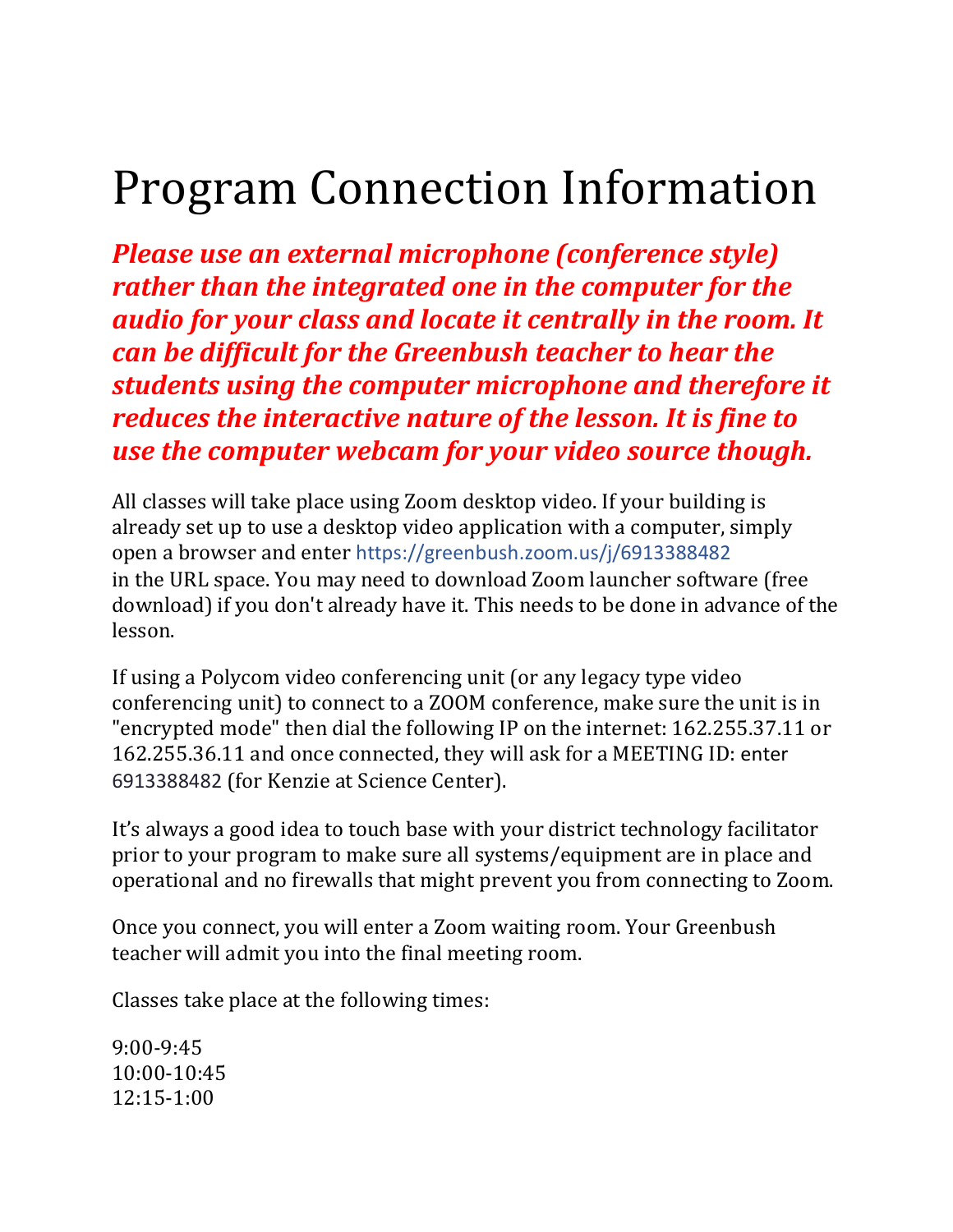1:15-2:00 2:15-3:00

If you log in during one of those times, you may connect during another class' lesson. If you do, please check your connection to make sure things are working properly and then leave the meeting until your scheduled time by selecting "End Meeting" in the lower right corner of your Zoom screen and click on "End Meeting". You will need to rejoin the meeting at your scheduled time. This prevents your site from interfering with the lesson currently in progress. After your lesson is finished, please leave the meeting.

If you have questions, please call Kenzie Heatherly at Greenbush (620-724-6281).